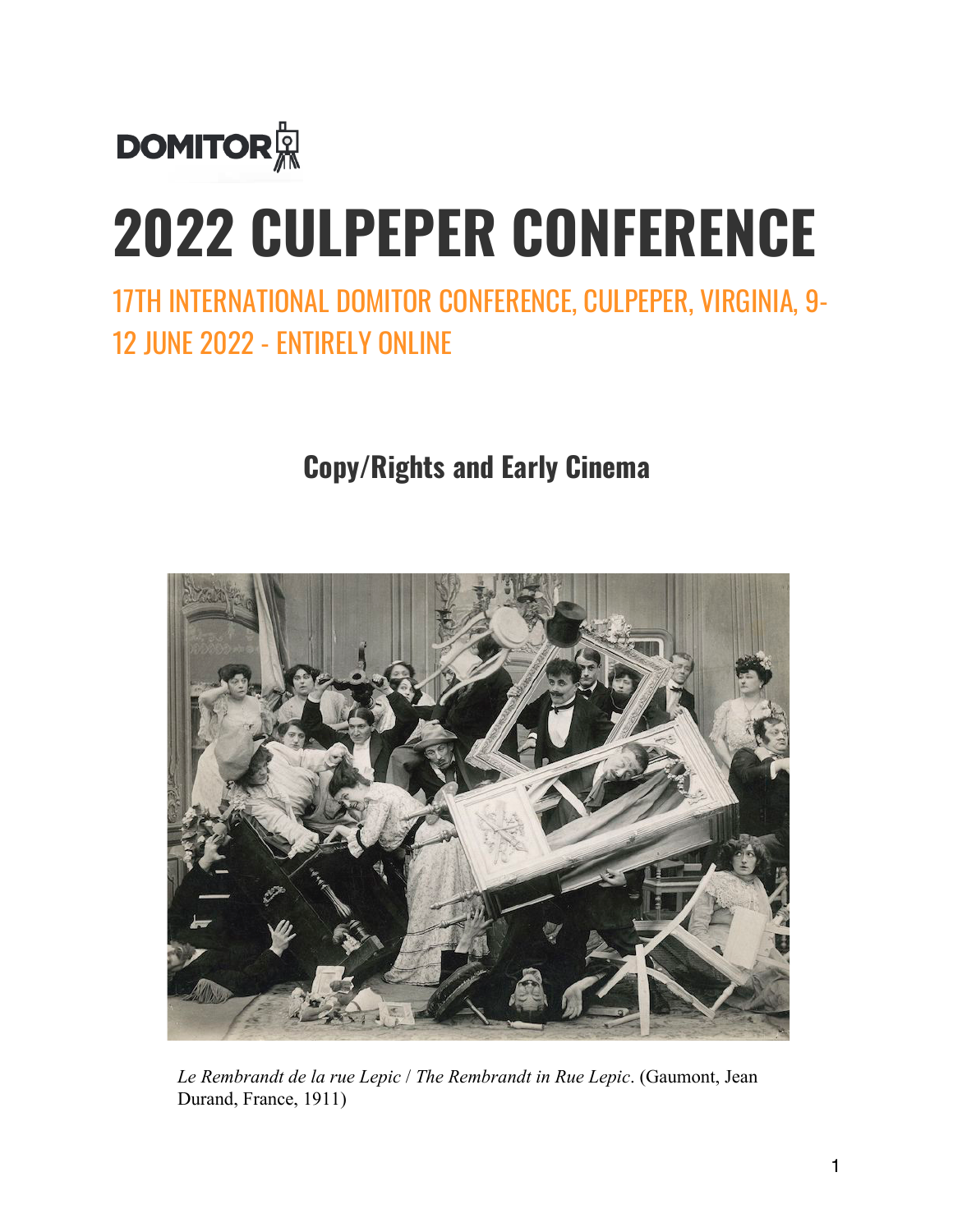# CONFERENCE PROGRAM

# **Thursday, June 9**

#### **10:00 AM – 10:15 AM (EDT – NY) / 16:00 – 16:15 (CEDT – Paris)**

#### **Welcome and Introduction**

Tami Williams (University of Wisconsin-Milwaukee)

Martin L. Johnson (University of North Carolina at Chapel Hill)

#### **10:15 AM – 11:45 AM (EDT – NY) / 16:15 – 17:45 (CEDT – Paris)**

#### **Panel 1: Early Copyright in an International Context**

Ian Christie (Birkbeck College), "Product, Artwork or Performance? Identifying Films in Law in the Early 20th Century"

Zvi S. Rosen (Southern Illinois University School of Law), "The Legal Context of Copyright in Early Motion Pictures in America"

Claudy Op den Kamp (Bournemouth University / Library of Congress), "Ainsworth Rand Spofford and the Formation of the Paper Print Collection"

Lance Lomax (Texas Tech University), "Conflicting Voices: Copyright, Censorship, and Audience in Japan's Early Motion Picture Industry"

#### **12:00 PM – 1:00 PM (EDT – NY) / 18:00 – 19:00 (CEDT – Paris)**

#### **Panel 2: Preservation and Identification**

Alexis Ainsworth (Library of Congress), "The Paper Print Collection at the Library of Congress"

Tracey Goessel (Film Preservation Society), "The Biograph Project: A Joint Endeavor with the Library of Congress, the Museum of Modern Art, Film Preservation Society and Multiple Other Archives"

Lorena Bordigoni, "From San Cristobal to Lodz, the Long Journey of Two Early Argentinian Films"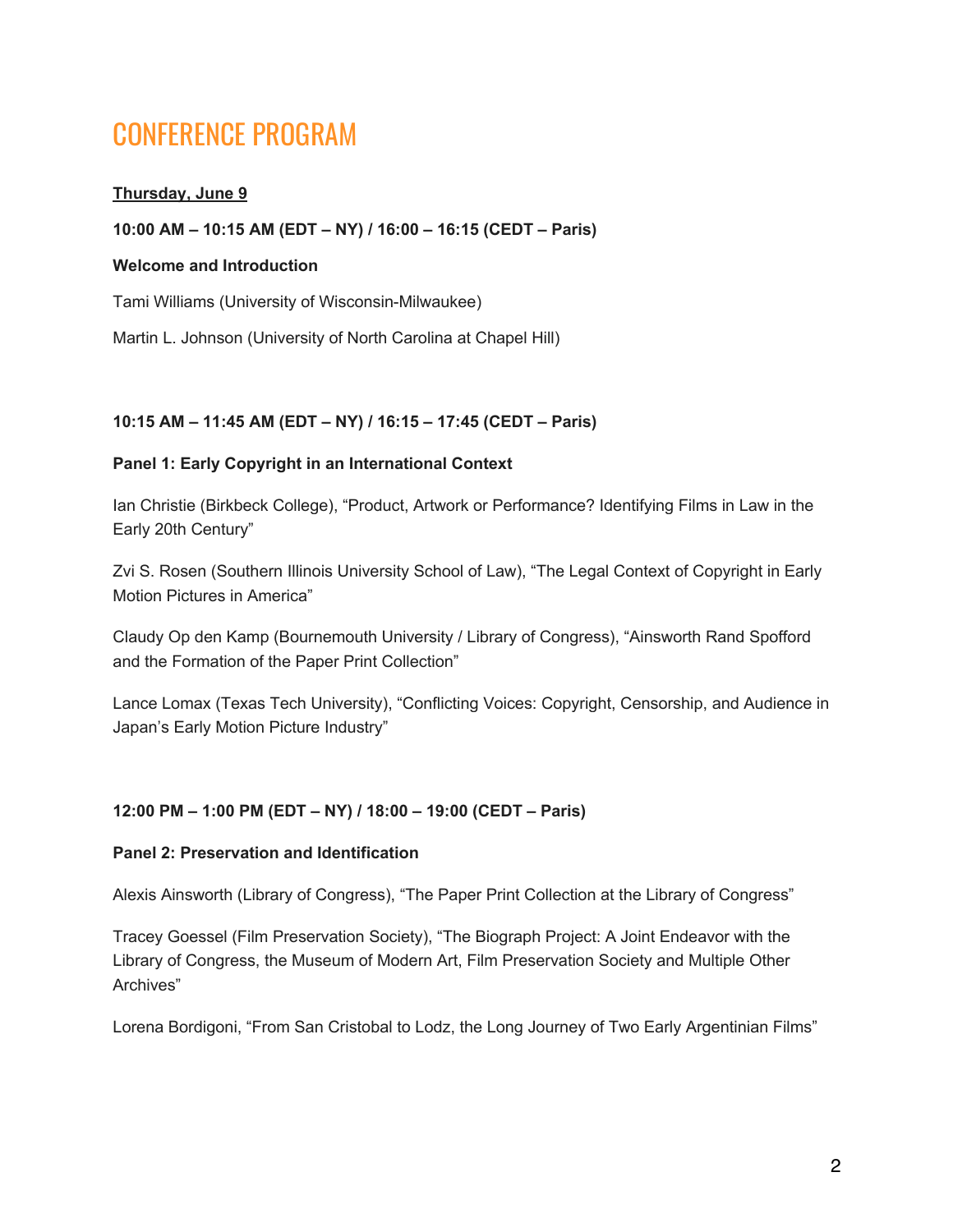# **1:15 PM – 3:00 PM (EDT – NY) / 19:15 – 21:00 (CEDT – Paris)**

# **Panel 3: Pre-cinematic/Intermedial Copyright**

Frank Ming (Columbia University), "The Case of Muybridge: A Photographer's Problem in Motion"

Michael Cowan (University of Iowa), "Marey, Pettigrew and the Wings of the Insect"

Valentine Robert (University of Lausanne), "Early Cinema Sued by Painting"

Artemis Willis (Massachusetts Institute of Technology), "Lola Yberri: Early Woman Media Pioneer"

Paula Amad (University of Iowa), "'Pictures that move and ship that fly': 'Professor' F.W. Brinton and the Kinship between Early Aviation and Early Cinema"

# **Friday, June 10**

#### **10:00 AM – 11:30 AM (EDT – NY) / 16:00 – 17:30 (CEDT – Paris)**

Panel 4: Rights-Copies-Rights: Post-Colonial Case Studies in Early Cinema

Alison Griffiths (City University of New York), "The Inter-Tribal Indian Ceremonial, Gallup, NM: Cultural Memory, Repatriation, and Home Movie Footage"

Grazia Ingravalle (Queen Mary University of London), "Panorama of Calcutta, India, From the River Ganges (1899): Copies, Rights, and Cultural Ownership"

Aboubakar Sanogo (Carleton University), "An African Pioneer of Cinema: Albert Samama Chikly"

Mark Williams (Dartmouth College), "Surveying 'The Idea of Africa' within U.S. Archival Silent Era Film Collections"

# **11:45 AM – 1:15 PM (EDT – NY) / 17:45 – 19:15 (CEDT – Paris)**

#### **Panel 5: Privation and Piracy**

Jane M. Gaines (Columbia University), "What Piracy Tells Us About Motion Picture Technology That We Didn't Want to Know"

Hunter Koch (University of Chicago), "Edison, the Plaintiff: Copyright, Patents, and the Technical Dimensions of Early Cinema Piracy"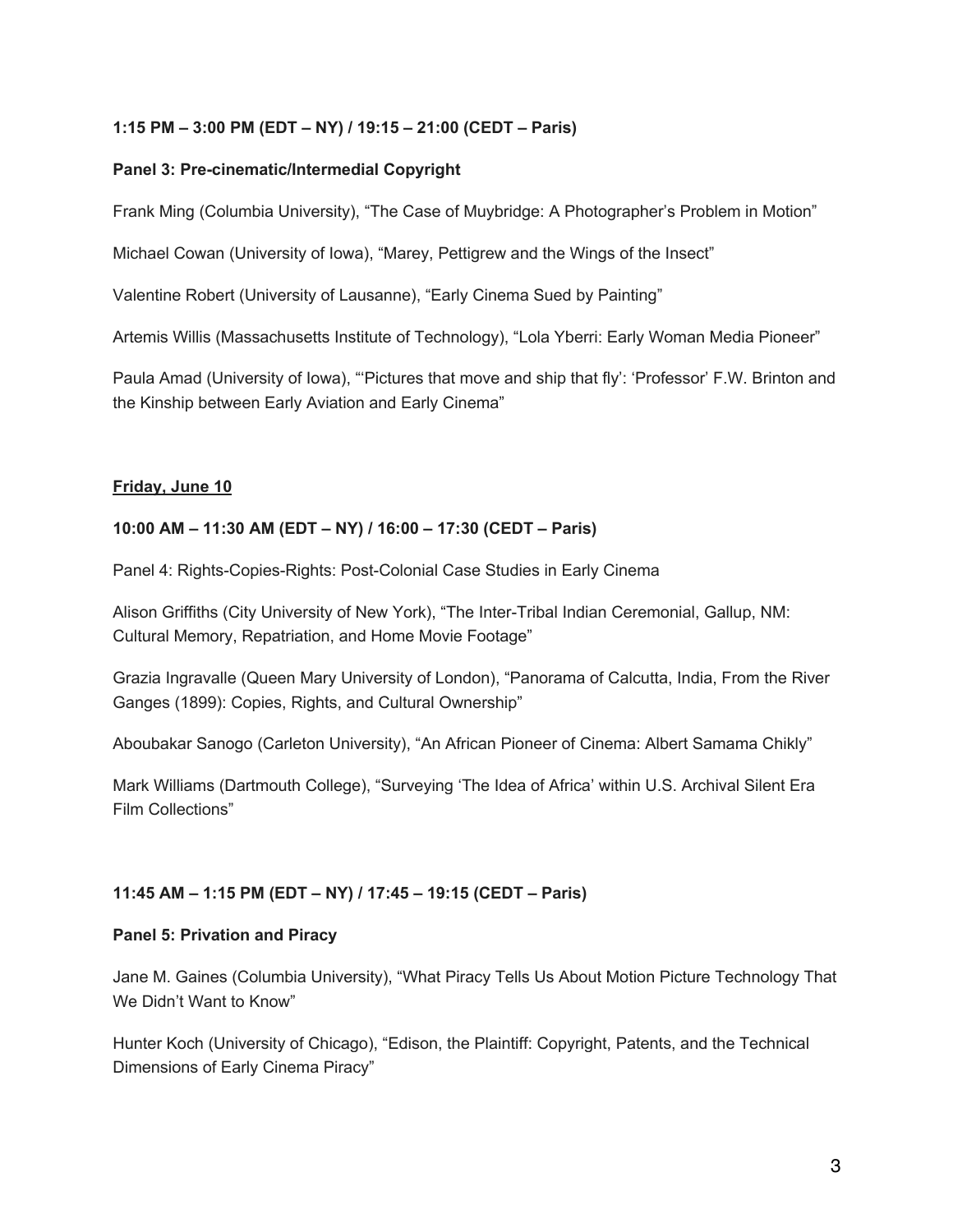Janelle Blankenship (University of Western Ontario), "Imposters and Patent Wars: Max Skladanowsky's Creative Copy Culture Revisited"

Tami Williams (University of Wisconsin-Milwaukee), "Choreographies, Copies, and Rights: Discipline and Defiance in Modern Dance and Early Cinema"

# **1:30 PM – 3:00 PM (EDT – NY) / 19:30 – 21:00 (CEDT – Paris)**

# **Panel 6: Censorship and Regulation**

Nadi Tofighian (Stockholm University), "Evil, Indecent and Immoral Films: Colonial Censorship in the Philippines"

Marina Dahlquist (Stockholm University), "Pre-Censorship Regimes and Practices: Film Rights, Title Changes and Piracy in Stockholm 1908-1911"

Özde Çeliktemel-Thomen (Middle East Technical University), "Tracing Early Film Censorship in the Late Ottoman Empire"

Luca Mazzei (University of Rome) and Maria Assunta Pimpinelli (Centro Sperimentale di Cinematografia), "War and Law: Unexpected Consequences of the Italo-Turkish War (1911-1912) on Italian Copyright and Censorship Lawmaking"

# **Saturday, June 11**

# **10:00 AM – 11:30 AM (EDT -NY) / 16:00 – 17:30 (CEDT – Paris)**

# **Panel 7: International Distribution**

Kathy Bowrey (University of New South Wales, Australia), "How Hollywood Came to Dominate Early 20th Century Film Distribution without Significant International Copyrights"

Dimitrios Latsis (University of Alabama), "Across the Border, Around the Law: Copyright, Ontology and the Johnson-Willard Fight film"

Rafael de Luna Freire (Fluminense Federal University), "'Films are industrially produced, so they can't be anyone's monopoly': An Exemplary Legal Case in Brazil, in 1912"

Danielle Crepaldi Carvalho (Fundação Biblioteca Nacional), "Copyright in Times of Family Businesses: The Pathé and Gaumont Film Exhibition Contracts in the Correspondence between the Ferrez Family and Achille Nevière (Brazil-Paris, 1914-1915)"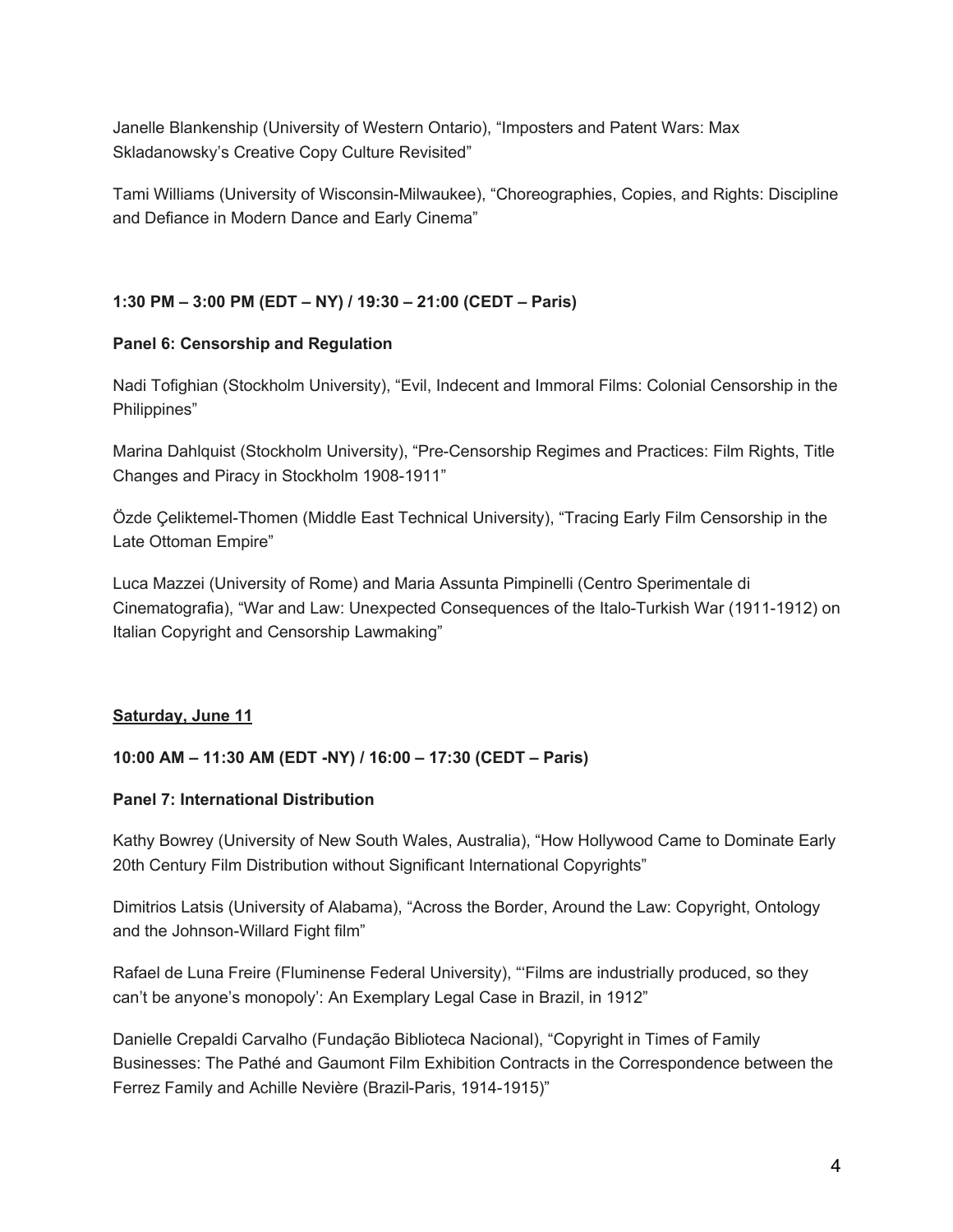# **11:45 AM – 12:45 PM (EDT – NY) / 17:45 – 18:45 (CEDT – Paris)**

#### **Panel 8: Duplicitous Marketing and Copyright Declarations**

Julie K. Allen (Brigham Young University), "Copyright and Copycat Marketing: Capitalizing on Quo Vadis? (1913) in Australia"

Joël Lehmann (University of Montreal), "Le Sacre d'Édouard VII (1902) : un renversement de perspective"

Veronica Johnson (National University of Ireland, Galway), "Competing Copyright Claims and the Emergence of a Female Film Company Owner: Ireland 1919"

#### **1:00 PM – 2:00 PM (EDT – NY) / 19:00 – 20:00 (CEDT – Paris)**

#### **General Assembly and virtual cocktail**

#### **Sunday, June 12**

# **10:00 AM – 11:30 AM (EDT – NY) / 16:00 – 17:30 (CEDT – Paris)**

Panel 9: Compensation, Privacy, and Rights to the Image

Paolo Tosini (Centro Sperimentale di Cinematografia), "Re-editing a Revolution: Charles Pryor and the Circulation of Films on the Mexican Revolution"

Stéphanie Salmon (Fondation Jérôme Seydoux-Pathé), "Le paiement par redevances aux opérateurs de prise de vues chez Pathé"

Elyse Singer (The Graduate Center, City University of New York), "Release Forms: Disability and Privacy Rights in Early Cinema"

Jessica Lake (Australian Catholic University), "Spectacles of Maternal Monstrosity, Medical Men and Rights to Privacy in Early Cinema"